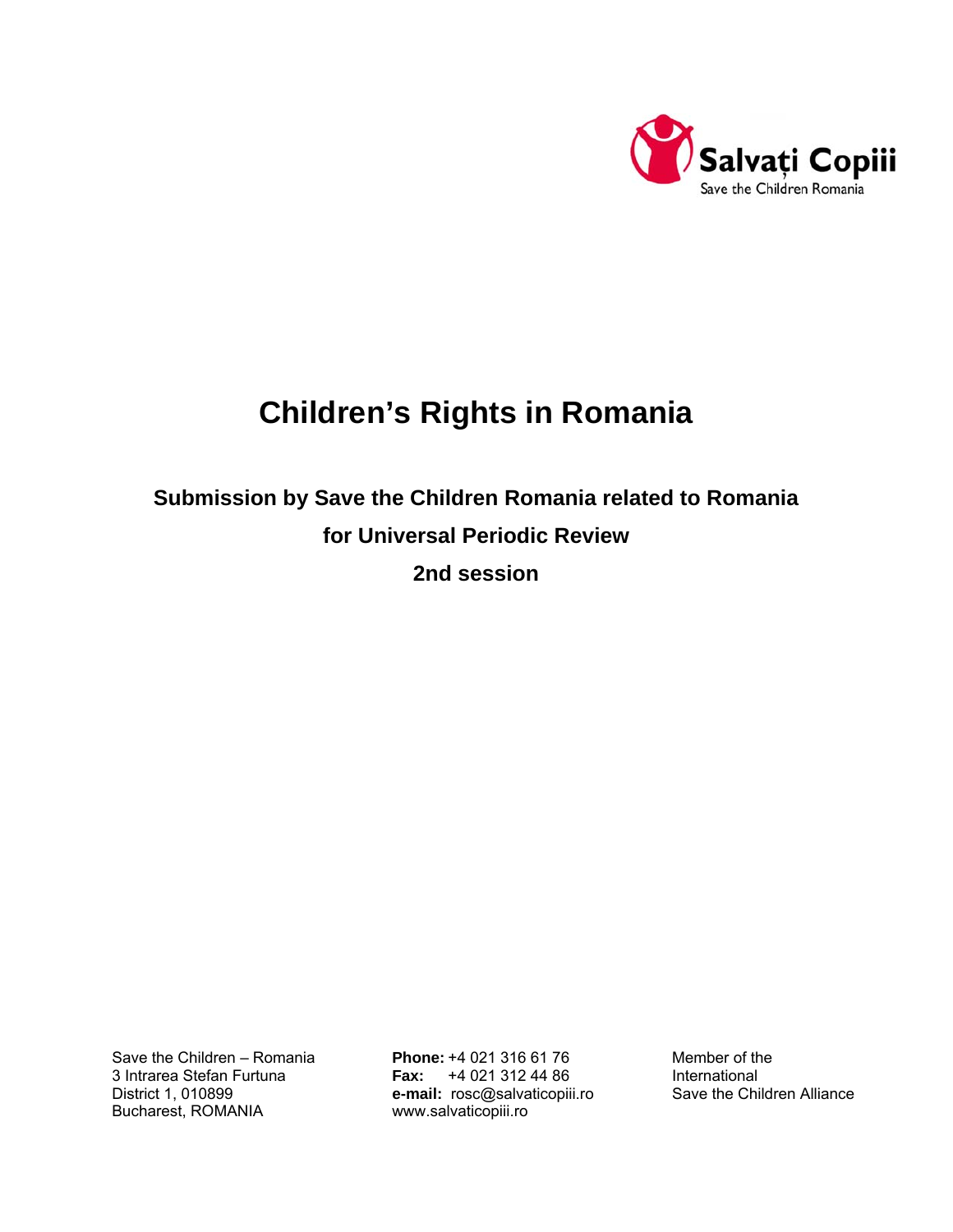## **1. NORMATIVE AND INSTITUTIONAL FRAMEWORK FOR THE PROMOTION AND PROTECTION OF CHILDREN'S HUMAN RIGHTS**

In Romania, major developments have taken place in terms of the child rights protection. The legislative and institutional frame was developed: the National Authority for the Protection of Children Rights (NAPCR) was established within central administration, and at local level, specialised services for child protection were in place; also, in 2005, the Law no. 272/2004 for promoting and protecting children's rights entered in force (the law follows the principles and the rights stated in the CRC and represented an important step towards implementing this international document). Also, part of the secondary legislation enforcing the law has been developed and adopted.

## **Difficulties in enforcing the legislation**

#### *From the viewpoint of non-governmental organisations*

The assessments carried out by the non-governmental bodies<sup>[1](#page-1-0)</sup> highlighted the following issues hindering the reform process:

- difficulties in increasing the responsibility of local authorities with regard to the children from the protection system or with a view to preventing the child's separation from the family;

- the slow reform pace in other sectors complementary to the child protection system (education, healthcare, local administration);

- staff qualification in compliance with the minimal compulsory standards (shortage of qualified staff, improper remuneration of the existing staff, staff leaving the system);

- lack of experience/democratic exercise in involving the community in the improvement/solving of problems and reintegrating the young people leaving the protection system;

#### *From the viewpoint of the staff working in state institutions*

The interviews conducted<sup>[2](#page-1-1)</sup> with persons working in institutions responsible for child rights protection and centres for disadvantaged categories of children highlighted the non-unitary interpretation and hence implementation of the legislation, the shortage of qualified staff and the lack of motivation among the specialists to work in this field of activity, as well as the shortage of financial resources for the attainment of the compulsory standards.

## **The institutional infrastructure**

#### **Monitoring bodies**

Despite that the UN Committee on the Rights of the Child underlined in its last concluding observations that Romania should complete as soon as possible its plans to establish an ombudsman for children as an independent structure for child rights monitoring, the Romania still has no Ombudsperson for Children. A deputy for "the rights of children, family, youth, elderly people and persons with disability" is acting within National Ombudsman. This deputy addresses only few child related cases per year (and sometimes the cases are referred to the NAPCR). Also, the personnel are semi-specialised in child rights field<sup>[3](#page-1-2)</sup>. The number of received petitions and actions taken ex officio regarding children rights is extremely low due to the insufficient information of the public opinion, mainly with regard to the existence and role of this institution.

#### **Juvenile justice**

 $\overline{a}$ 

The final observations on juvenile justice matters, formulated by the Committee on the Rights of the Child<sup>[4](#page-1-3)</sup> mentioned the large number of children under preventive arrest, the lack of specialised judges to investigate cases of juvenile delinquency, the lack of alternatives to the deprivation of liberty and a severe incapacity of the judicial system to provide quick interventions or trials for juvenile criminals. Although these problems should have been the basis for supplementing and amending Law no. 304/2004 on juvenile justice, the new judicial organisation law is in fact a regression in this respect, as it replaces the *obligation* of setting up specialised juvenile and family courts with the *possibility* of establishing such courts, leaving the decision up to the court presidents.

## **2. IMPLEMENTATION OF HUMAN RIGHTS OBLIGATIONS IN RELATION WITH CHILDREN**

Although the complexity of benefits and services is a strength of the Romanian social protection system, its restrictive trend towards the poorest population fraction, by promoting selective benefits, together with the low amounts and their constant decrease in real value compared to inflation and salary increases raise several question marks related to the ability to support appropriate social security for children and their families. The services and benefits are mainly accessed by families facing economic difficulties, although parenting is not only conditioned by the family's incomes and the right of the child are not just the ones that refer to vulnerable children. There are no counselling and guidance services for young

<span id="page-1-0"></span><sup>1</sup> "Dissemination of child protection standards". A project implemented by ProChild Romanian Federation in partnership with the Federation of Child Protection Non-Governmetnal Organisations (FONPC), financed by World Learning, May 2005 - April 2006. <sup>2</sup>

<span id="page-1-1"></span>Save the Children Romania, "Child Rights Enforcement in Romania", Bucharest 2006

<span id="page-1-3"></span><span id="page-1-2"></span><sup>&</sup>quot;Child Rights Monitoring at Local Level – A pre-study in Estonia, Lithuania, Moldova, Romania, Serbia and Sweden", Save the Children Sweden 2007 4 Review of the regular reports submitted by the state parties, in compliance with article 44 of the Convention, the Committee on the Rights of the Child, 32nd Session, 2003.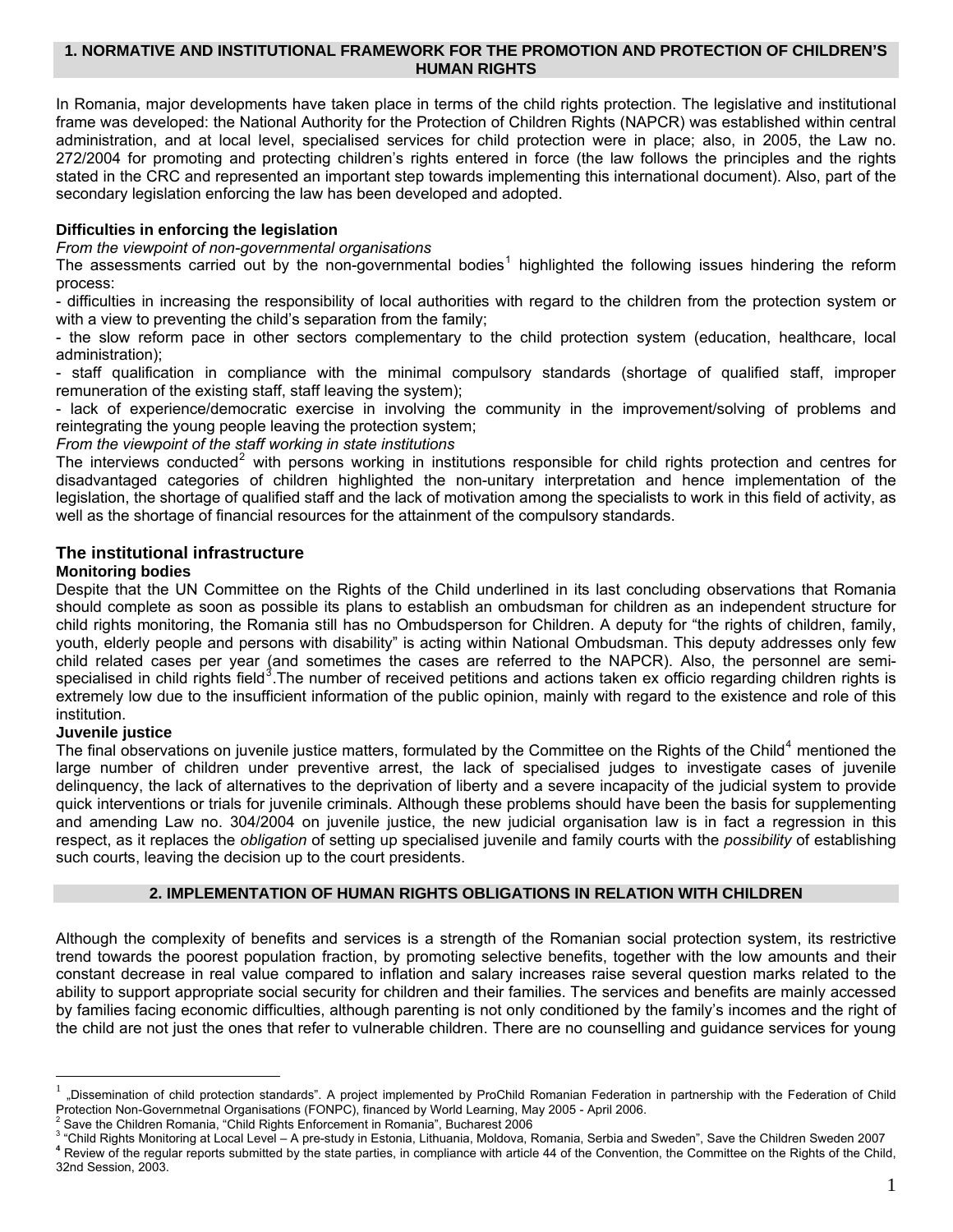couples, especially for future parents, except for the pre-natal specialist or other major interests regarding the promotion and the implementation of all the rights a child is entitled to.

## **Juvenile justice**

The children from penitentiaries have never heard of specialised juvenile judges nor have they noticed any differences in terms of the procedures used compared to adults. On the contrary, they complained that the judges do not treat children fairly, do not listen to them and give them no credit.

The statistics provided by National Administration of Penitentiaries and Ministry of Justice showed that almost 45% of the total number of children deprived of liberty are held in the police arrest or in penitentiaries. Although according to a fundamental principle of criminal law – the benefit of the doubt – these children should be considered and treated as not guilty until the passing of the final ruling, they are detained in penitentiaries for adults, most of them under maximum security, without having the necessary conditions for educational, development and reintegration programmes. In its article 57, the Criminal Code provides that the minors sentenced to imprisonment should execute their penalty separately from adult detainees or in special detention places, while having the opportunity to continue their compulsory education and acquire a vocational training adapted to their skills. Nevertheless, during preventive arrest, which may last a few months, children are not included in any form of school education or vocational training. The situation is the same following the final conviction, in case the children execute their penalty in the penitentiary for adults, while the situation is incomparably better in the rehabilitation centres and penitentiaries for minors and youth. Within each of these institutions there are schools and all the children must attend the compulsory courses. It is obvious that the children from the adults' penitentiaries, who represent more than half of the children deprived of liberty, besides the fact that they do not have access to education, they are also discriminated compared to those who committed the same crimes but who, because of a less severe judge, were sent to a rehabilitation centre ( Save the Children Romania , "Child Rights Enforcement in Romania").

## **Non-discrimination principle**

A recent study regarding the access of Roma people to social services, conducted by the Community Development Agency "Impreuna" (Together)<sup>[5](#page-2-0)</sup> reveals that the most stringent problem with which Roma children are confronted is the lack of access to education, in all its forms: pre-school, school, professional, family, civic and religious, healthcare. The interviews carried out in a school from Craiova highlighted a clear discrimination based on ethnic criteria, the reason being the "sanitary and corporal hygiene of the Roma children".

Mentalities, mostly of people from rural areas, still have discriminatory effects upon teenage girls who become mothers. Thus, in a village from the county of Gorj, the behaviour mark of a girl from the  $8<sup>th</sup>$  grade who gave birth to a child was decreased and it was even envisaged that she would be expelled or transferred to another school in order to avoid giving a negative example to others (the case was highly presented into mass media in 2006).

Although there are no official statistic data available, there are still cases of children deprived of identity documents. Mainly, they belong to the Roma ethnic group or to the category of street children.

According to a research published by the Open Society Institute<sup>[6](#page-2-1)</sup> in 2006, in the Roma families' culture, girls are generally encouraged to leave school earlier than boys. To the same extent, the school discrimination phenomena, coming from other children's parents but also from certain teachers, discourage Roma people from going to school. According to the above mentioned inquiry, more than half of the interviewed Roma women state that their own children are facing discrimination issues in school, while 19% mention that most of the schools their children are going to are Roma. Discrimination attitudes towards Roma people were also revealed by a survey conducted within the Child Rights Monitoring Group, where a percentage of 12% of investigated children would not wish to sit at the same desk as a Roma child.

According to a report of the Institute for an Open Society, in September 2005 only 28% of about 52,000 children with mental disabilities had benefited from any form of education, because most special schools did not accept children with severe mental disabilities<sup>[7](#page-2-2)</sup>.

## **Child participation**

Concerning pupils' organisations existing in the different towns, a recent Save the Children national research<sup>[8](#page-2-3)</sup> revealed that about 70% of the children are not aware of or have never heard of the main child representative institutions (Youth's Parliament, Local Youth's Council, Pupils' Government etc.). The majority heard abut Pupils' Council but only 5.3% of the ones that are aware of this structure had resorted to its support to solve a problem or make a proposal and 22.9% resorted to it rarely while 70.9% of them never resorted to this forum which is supposed to promote their proposals and represent their interests. Over ½ of the pupils consider that during school classes they do not have the opportunity to freely express their opinions to a sufficient, large or very big extent and that they rarely can amend school regulation.

According to the opinions of the young people responding to the inquiry, optional courses included in the school curriculum do not always take account of the specific students' needs. Only 36.1% of the investigated students think that

<span id="page-2-0"></span> 5 The Community Development Agency "Impreuna" (Together) and the Foundation for an Open Society. Roma access to social services. Realities and trends in 2005. Bucharest, 2006, p.28-30.

<span id="page-2-1"></span><sup>&</sup>lt;sup>6</sup> Broadening the agenda. The status of Romani women in Romania, Open Society Institute, 2006, p 11. <sup>7</sup> US State Department, Country report for Romania regarding respect for human rights, 2005, p25.

<span id="page-2-2"></span>

<span id="page-2-3"></span><sup>&</sup>lt;sup>8</sup> Save the Children Romania, "Pupils' opinion regarding their rights", Bucharest, 2006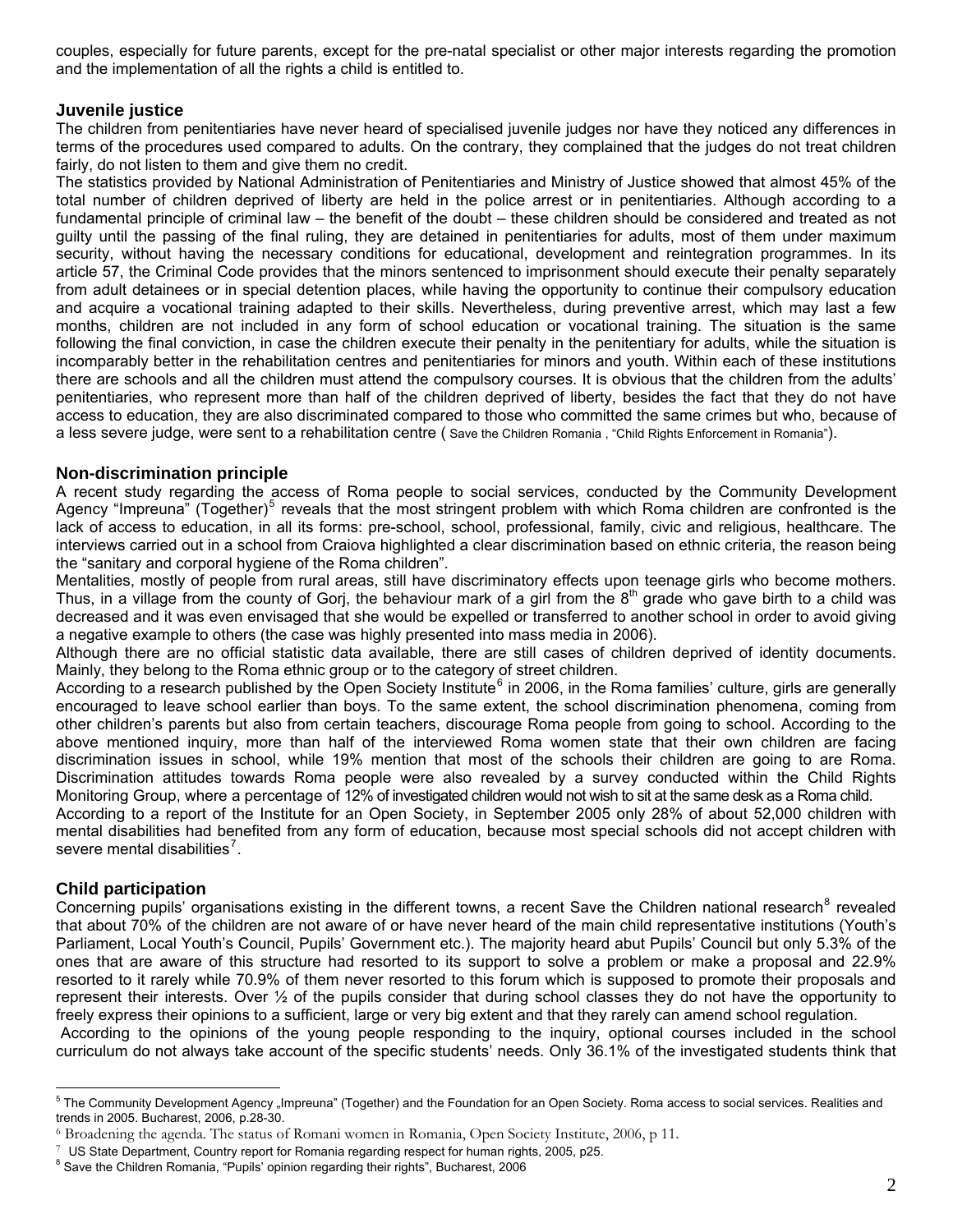optional courses taught in school correspond to their interests, while 10% do not have the chance to take a class that interests them. Moreover, some of the students interviewed within the focus groups say that "*Optional courses are optional only by their name! The school curriculum is taboo! We cannot change anything".* 

#### **Protection of children against alcohol and drugs**

Although a few years ago, Romania was a simple stop in the drugs' itinerary towards the Western European market as a result of the conflict in former Yugoslavia, following the improvement of its economic situation, Romania becomes a market for these psychotropic substances.

Statistics show an increasingly worrying situation as to the incidence of drug consumption. While light drugs like marijuana were used in the past, now there is a direct passing to intravenous heroine. As for the consumers' age, it decreased dramatically, the minimum age recorded being 10. Therefore, according to a research conducted by Save the Children in 2004-2005<sup>[9](#page-3-0)</sup>, 4% of the children aged 11 to 18 used drugs. Children living in large cities, especially boys, are the most exposed.

In Romania there are only few centres for methadone treatment and the therapeutic community providing psychological assistance to people going through rehabilitation after the discontinuation of methadone treatment is not developed. There are services dealing with the physical addiction, but there is no constant intervention on the psychological addiction developed by drug use.

#### **Children victims of exploitation and violence against children**

Law 272/2004 regarding the protection and fostering of child rights contains a whole chapter regarding child protection against economic exploitation and provides for the schools' obligation to promptly inform the social services of any minors who miss the classes in order to work but despite the frequency of **child labour** cases, there are no data confirming that anyone has ever been accused or convicted in 2005 under any law banning child labour.<sup>[10](#page-3-1)</sup> According to the Report on child labour in Romania, developed in 2004 by the National Institute of Statistics, the number of children involved in the worst forms of labour in the urban and rural areas is about 70,000. In the urban areas, most such children beg on the streets in order to help their families survive. Of all the children working on the street for over 8 hours a day, 44% beg in difficult conditions, most of them suffering from skin diseases, tuberculosis or hepatitis; 61% of them have dropped out of school at the age of 11, 34% of them are illiterate and 40% have poor reading and writing skills.

Romanian government developed the institutional and legislative framework for the preventing and combating child abuse and trafficking, but the implementation of these measures are still slow. A 2005 study<sup>[11](#page-3-2)</sup> showed that 8.5% of the sex workers inquired during the investigation proceedings were minors, and 20% of them had spent part of their childhood in child protection institutions. Furthermore, 45% of them declared they had been sold/bought, compared to 24.5% of the girls who had never been to such an institution.

## **Children left behind while their parents migrated for work abroad**

The increase of labour force's movement within European borders brought Romania in front of a massive migration, Romanians trying to find job opportunities in countries with a more developed economy. This phenomenon is more characteristic for poor areas of the country, where large communities migrated abroad, leaving behind a high number of children, in the care of grandparents, other relatives or even in no one's care. The National Authority for the Protection of Children's Rights revealed, in June 2007, a minimum of 82,464 children left in the care of one (47,154) or no parent (35,310) while the lasts migrated abroad for work. Alarming is the fact that almost 2,500 children left behind entered in the social special protection system and that the monitoring and identification methods are still in developing phase, concluding that the number of children is obviously higher. A study carried by Soros Foundation<sup>[12](#page-3-3)</sup> indicates that more than 170,000 pupils from V-VIII grade have at least one parent abroad. A study carried out by Save the Children in 2007<sup>[13](#page-3-4)</sup> shows that grandparents or other relatives need support in their communication with children, especially while exists the risk that the children may develop behavioural problems like school dropout and absenteeism or even juvenile criminality.

## **Institutionalised children and young people who exit the social protection system**

Romanian protection system can provide children's basic needs (food, clothing, shelter), but has low possibilities of solving the problem of the exits from the protection system because most young people who come of age try to remain in the system as long as possible. Therefore, the current services provided to this category of age should be reconsidered in order to be capable of providing proper social integration. There is a need for coherent strategies to be applied during institutionalisation, so that the young persons can adapt to the requirements of an independent life and mitigate the shock of de-institutionalisation.

 9 Save the Children Romania, "Research Report – Ilicit and non-ilicit substance consume within Romanian teenagers and young people age 11-22 ",

<span id="page-3-0"></span>Bucharest, 2006<br><sup>10</sup> US State Department, Country report for Romania regarding respect for human rights, 2005.

<span id="page-3-2"></span><span id="page-3-1"></span><sup>&</sup>lt;sup>11</sup> Commercial sex, a public health and social perspective. The Romanian Anti-Aids Association, a study conducted on a sample of 395 prostitutes from 12 cities in the period May  $10^{\text{th}}$  – July 21<sup>st</sup>, 2005.<br><sup>12</sup> Soros Foundation, "Migration's Effects – Children Left Behind", Bucharest, 2007

<span id="page-3-4"></span><span id="page-3-3"></span><sup>&</sup>lt;sup>13</sup> Save the Children Romania, "The impact of Parents' Migration on Children Left Behind", Bucharest, 2007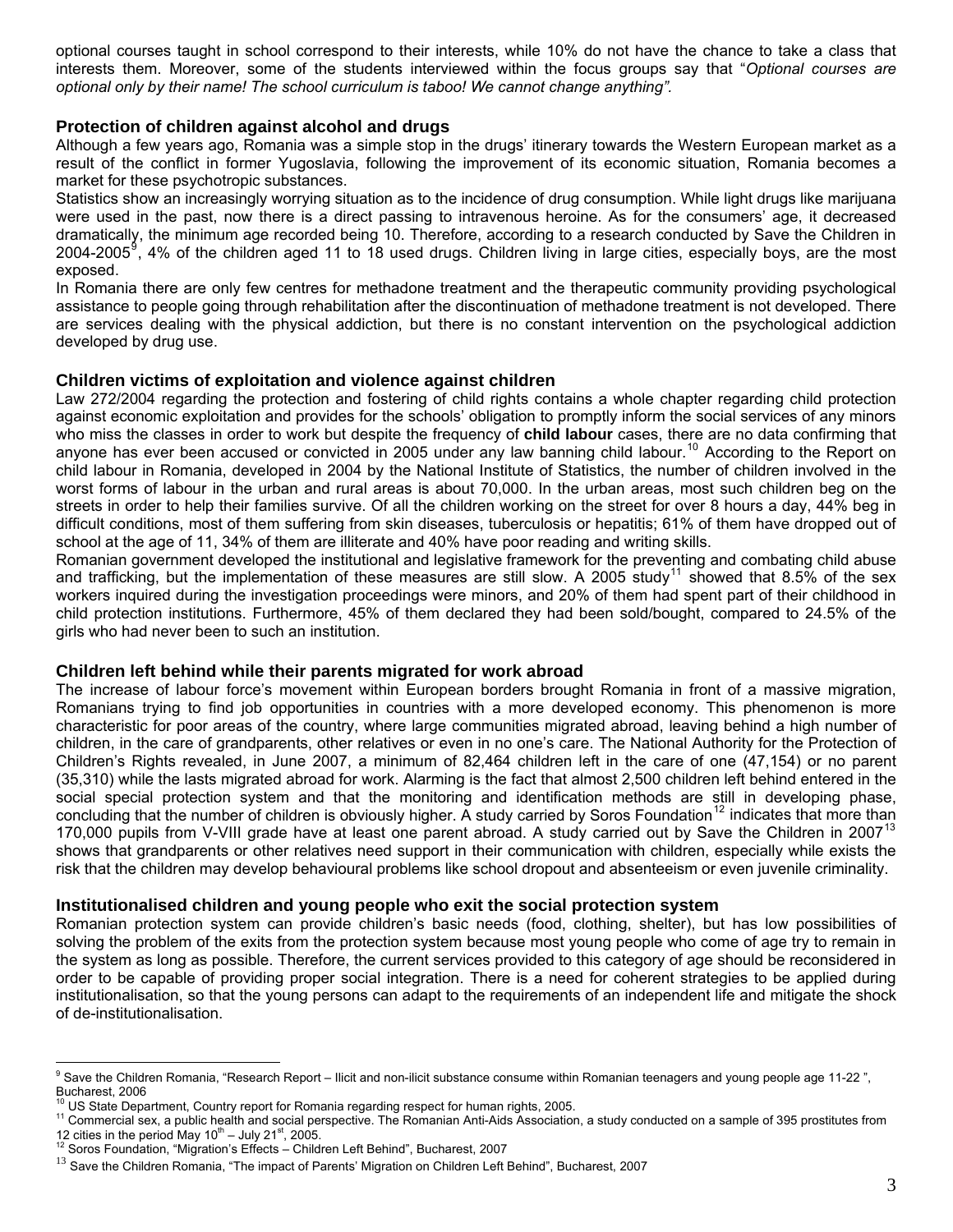Concerning children with mental disorders, there are no psychiatric departments for children, who are placed within adult psychiatric departments where they are not supervised, they are sedated and in risk of being aggressed and intimidated by adult patients<sup>[14](#page-4-0)</sup>.

## **Access to care services**

**Children with disabilities** are still in a difficult situation in as much as the equality of rights, social integration and normalisation of living conditions are concerned. Insufficient expertise on disabled children of young age is one of the most important issues. For most of the children, the disability is identified and the child is oriented towards specialised services when he/she enters the education system. The task of identifying disabled children belongs to family doctors, who are not trained to establish a differentiated diagnosis and specific recovery programmes. The lack of programmes and centres of early detection and intervention in the case of disabilities, having appropriate human and technical resources, affects the children's chances of recovery, and the delayed identification of a disability eliminates the possibility of an early intervention, which is the most efficient in these cases. Recovery and integration plans are not sufficiently personalised and the community is still insufficiently involved in the care process. An important issue is the decrease of the number of children with disabilities living in institutions (from 568 in 2003 to 329 on June 2006, according to the National Authority for Disabled Persons) but in the same tine, there is also quite a low access to recovery care for children born in the rural areas. There is also a lack of so-called "respite centres" taking care of children with disabilities for certain periods of time and giving parents the possibility to deal with certain issues and/or to rest.

More than 7,200 **children and young people with HIV** must face discrimination related to access to necessary medical care, including dentist, dermatological, otorhinolaryngologist or gynaecologic treatment, psychiatric assistance, routine or emergency surgery or ambulance services for bleeding patients. Very often, doctors refuse to treat children and young people with HIV or try to discourage them to come back by repeatedly changing appointments or asking them to come after all the other patients had left or by calling them "the persons having AIDS" in front of other patients<sup>[15](#page-4-1)</sup>. Psychiatric hospitals sometimes refuse to treat children and young people HIV-positive even when suffering of a severe psychiatric disease; in addition, the living conditions and meals in certain facilities are very poor, which involves health risks for the patients. Despite Romania's declared commitment and despite the Government's efforts to ensure antiretroviral treatment for all the persons fulfilling medical criteria, the access to therapy is different from one county to another and hospitals dealing with antiretroviral distribution cannot structure their budget so that they may prevent the eventual delivery delays or interruptions by creating stocks. The violation of the confidentiality related to the HIV-positive status, even within professionals, is frequent or rarely punished.

According to the National Institute of Statistics<sup>[16](#page-4-2)</sup>, approx. 20,000 children were delivered by minor mothers in 2005. Child**mothers**, who either got pregnant by accident or are already married, are forced to grow up sooner and leave school. The percentage of babies born from by young mothers is still high especially among the Roma, with an average of 2 babies by the age of 19, growing to 5 babies before  $39^{17}$  $39^{17}$  $39^{17}$ . This situation is due, on the one hand, to Roma family traditions, and on the other hand, to the insufficient use of contraception.

## **Education, culture and leisure time**

The reform of the national educational system registered a rapid evolution, but not always the generated effects were positive ones. The main problems of the educational systems are given by the instability of the adopted measures, by the reduced financial motivation of the teachers and also by the major differences between rural and urban areas in what concerns the material conditions and the scholar registration rate. The poor economic situation of a large number of families and also parents and children's mentality towards education contributed to a high school abandonment. Comparing with the value of 0.6% in the school year 2000-2001, the drop-out rate reached 1.7% in the school year 2004- 2005, as it is showed in the statistics offered by Ministry of Education, Research and Youth.

The school registration rate of Roma children is much lower than the national average, and their discrimination in school environment is accentuated. Also, the multicultural education is still insufficiently promoted; the number of classes in Romani language is low, reuniting for example, in school year 2004-2005, 118 pupils from I-VIII grades. In the same scholar year, 22 children benefited from specific kindergarten classes in Romani language.

The education for children with disabilities still takes place mainly in segregated forms, although remarkable efforts for including them in the mass education system are carried out. Therefore, the Ministry of Education, Research and Youth showed that 10,338 disabled children were individually integrated in mass education and 3,957 in compact classes, in the school year 2005-2006. Also, for these children, 699 support teachers were trained, number still insufficient related to the pupils' number. This fact determines the school drop-out of some children with disabilities and also the failure in reaching the objective of the inclusive education.

Repeatedly, the press highlighted the fact that in Bucharest, state **kindergartens** fail to meet all the requirements, and school inspections admit that there are 10,000 children in excess of the number of available places<sup>[18](#page-4-4)</sup>. According to the data provided by the Ministry of Education Research and Youth, there is a decrease of almost 50% of pre-school facilities,

<span id="page-4-0"></span> $\frac{14}{15}$  Save the Children Romania, "Child Rights Enforcement in Romania", Bucharest 2006

<span id="page-4-2"></span>

<span id="page-4-1"></span><sup>&</sup>lt;sup>15</sup> Life is not waiting, Human Rights Watch, 2006.<br><sup>16</sup> Children having children, Evenimentul Zilei, May 16, 2006.<br><sup>17</sup> Access of Roma people to social services, Realities and trends in 2005, Bucharest, 2006.<br><sup>18</sup> Kinder

<span id="page-4-4"></span><span id="page-4-3"></span>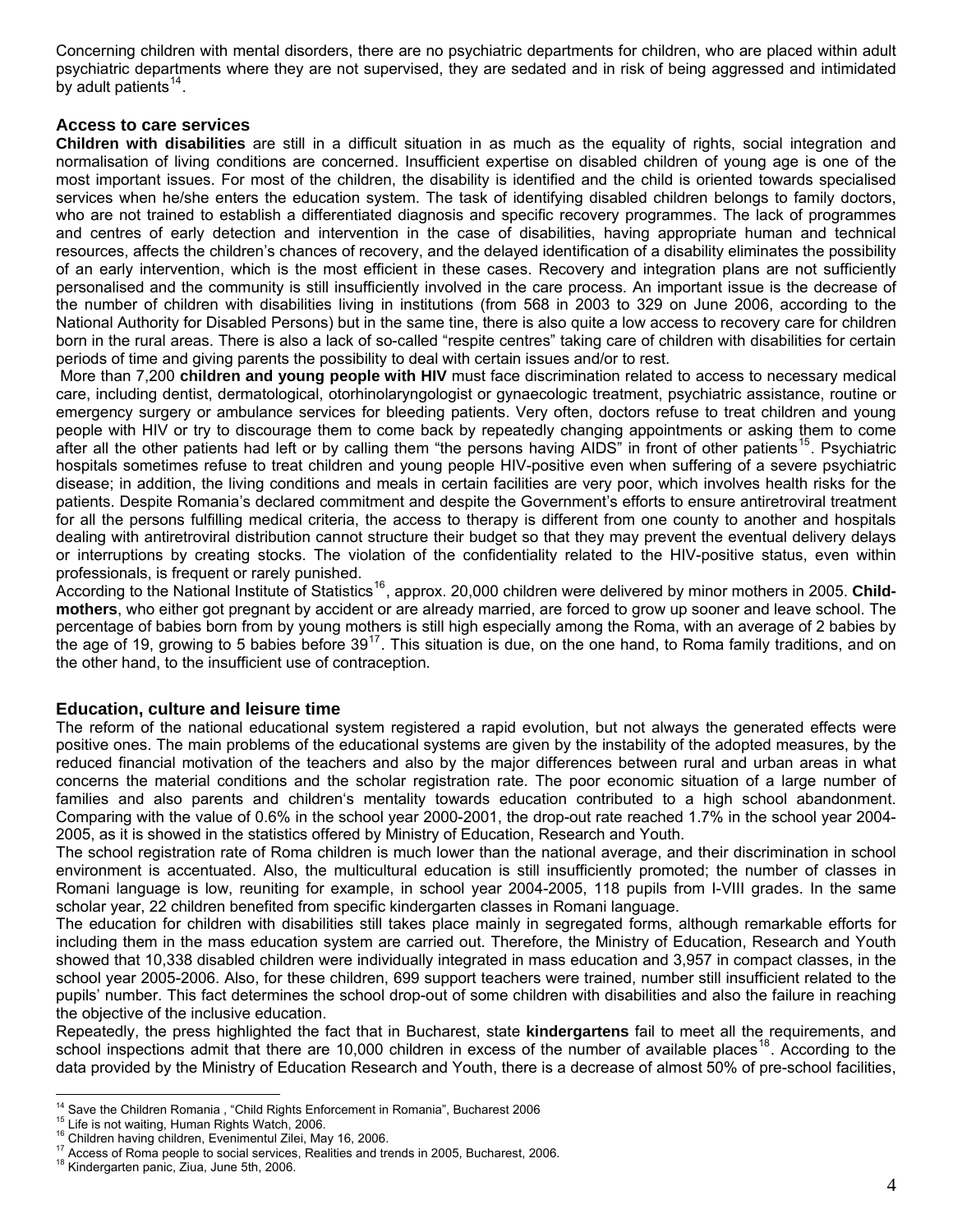due to the educational system reorganisation and efficiency efforts and according the National Institute of Statistics, kindergartens' number decreased from 5,687 in 2004 to 1,720 in 2006. Therefore, kindergartens having a small number of children, lost their legal personality but were not closed down, as they were taken over by a superior institution (secondary school, high school or technical school).

The **school counselling** system was developed during these past years but the number of centres and trained counsellors is still insufficient. Only 53.3% of the students investigated by Save the Children<sup>[19](#page-5-0)</sup> state that there is a school counsellor in their school, while 35% are not aware or have never heard about the existence of this counsellor. Moreover, among those who mentioned the counsellor's presence in schools, almost 75% have never used school counselling services.

## **3. RECOMMENDATIONS**

## **Children in placement centres**

- Legislation harmonisation on certification and inspection, according to existing resources. Establishing the steps of the process of enforcing minimal compulsory standards.
- Strengthening a real public-private partnership and permanent dialogue. Diversification of community-based services, focused on prevention and not intervention. Creating professional training systems/ framework programmes – initial and in-service – for the staff working in the field of right protection and promotion.
- Introducing beneficiaries in independent life skills development programmes, as early as possible. Drafting framework regulations for placement centres including a communication and motivation system (based on awards and sanctions) for children-staff relationships. Involving children in decisional activities concerning them, including administrative activities of the institution (cleaning, cooking etc)
- Maintaining and encouraging parent-child relationships, including by creating day-care centres where institutionalised children may spend most of their time, benefiting from complete assistance (supervision, food, didactic support, etc.)

## **Children having parents working abroad**

- Awareness raising campaigns for parents, carried out by public institutions (including Consulates) and NGOs and aiming at informing them regarding the risks their children may encounter while they are left behind and regarding the methods to maintain a strong communication with the children
- Developing counselling services for the persons who are taking care of children in the absence of parents; multiplying the school counsellors network, the day centres and "school after school" type of programmes
- Involving mass media in promoting solutions for these situations and positive examples
- Developing local action strategy: forming consultative groups and enhancing the network of local social institutions, identifying the vulnerable children, allocating the necessary budget for protecting these children

## **Children in detention**

- Establishing a special procedure for the enforcement of legal decisions concerning children. Changing the approach of the legal act in order to focus on the guilty person and on his/her social reintegration and not on the crime in itself and on the punishment.
- Creating specialised centres for minors replacing police or penitentiary cells in the case of preventive arrest. Creating custody centres for children having committed very serious crimes but not being criminally liable.
- Diversifying alternative sanctions besides minors' detention. If the minor is to be deprived of liberty, he/she should be placed in specialised institutions and not in adults' penitentiaries. Increasing the number of social reintegration and surveillance counsellors and increasing budget resources allocated to these services.
- Creating community centres intended for juvenile delinquents where they are supposed to come regularly in order to participate in different educational activities and to benefit from assistance and counselling services.

## **Child's health and wellbeing**

- Strengthening actions promoting mother, child and family health through: health and hygiene education; sexual and contraceptive education, family planning; special monitoring and child care programmes for pregnant women; child health monitoring services; local (community) medical care, especially in schools.
- Developing a community medical care system and improving the cooperation with the social assistance services by: developing social assistance services within the medical care system (medical institutions and community); developing community nurses and health mediators' networks; developing medical-social units.

## **Education, culture and leisure time**

- Stimulating the participation of children from rural areas to education, with a particular focus on pre-school education and access to higher education following the completion of the compulsory level.
- Stimulating the pupils' initiative to organise representations forums which should be known and recognised by all pupils, including those in disadvantaged situations. Increasing the awareness of the mass media with regard to the importance and the role of the children's opinion in various social, cultural or political events. Furthering the teachers' training programmes in identifying and leveraging each pupil's interests and skills, while fostering school and vocational counselling for all children.

<span id="page-5-0"></span> $\overline{a}$ <sup>19</sup> Save the Children Romania, "Child Rights Enforcement in Romania", Bucharest 2006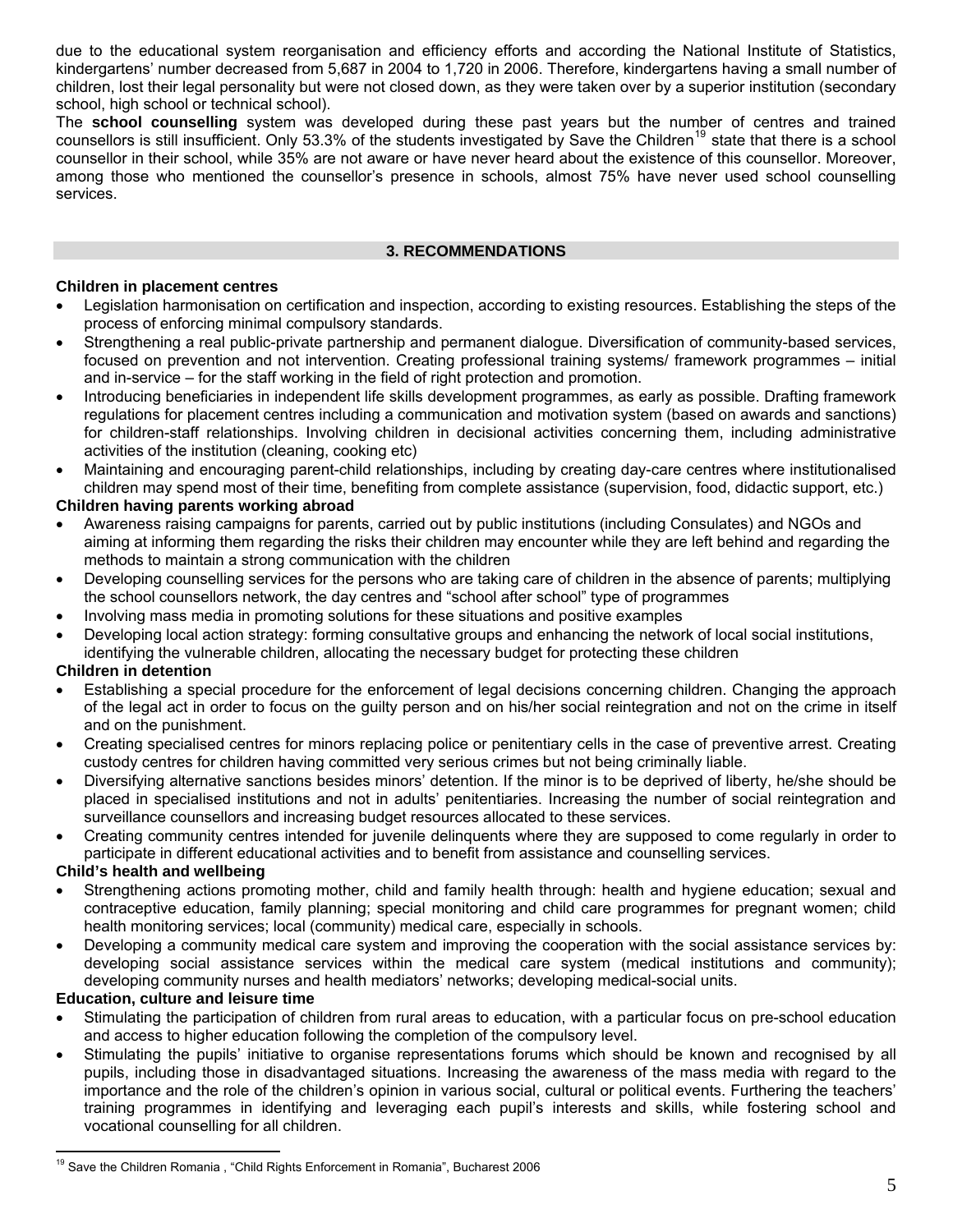## **BIBLIOGRAPHY**

- Academia Română, Institutul de Cercetări Economice, Institutul de Cercetare a Calităţii Vieţii, *Condiţii sociale ale excluziunii copilului*, 2004 (Romanian Academy, Economic Research Institute, Research Institute on the Quality of Life, *Social conditions of child exclusion, 2004)*
- Agenţia de Dezvoltare Comunitară "Împreună", *Accesul Romilor la servicii sociale, Realităţi şi tendinţe în anul 2005* (Community Development Agency "Impreuna", *Roma people's access to social services. Realities and trends in 2005)*
- Agenţia Naţională AntiDrog, *Raport de evaluare privind stadiul realizării activităţilor prevăzute pentru anul 2005*, 2006. (National Antidrug Agency, *Report on the state of the activities foreseen for 2005,* 2006).
- Asociaţia Română Anti-Sida, *Sexul comercial, perspectiva de sănătate publică şi socială*, 2005 (Romanian Anti-AIDS Association, *Commercial sex, public and social health perspective,* 2005)
- Asociaţia Alternative Sociale Iaşi, *"Singur acasă!" Studiu efectuat în Iaşi asupra copiilor separaţi de unul sau de ambii părinţi prin plecarea acestora la muncă în străinătate* , 2006 (Social Alternatives Association, Iasi, *"Home alone!" An inquiry conducted in Iasi on children separated from one or both parents by their leaving to work abroad,* 2006)
- Asociaţia Alternative Sociale Iaşi, *Traficul de fiinţe umane; infractor, victimă, infracţiune*, 2005 (Social Alternatives Association, Iasi, *Trafficking in human beings; offender, victim, offence,* 2005)
- Bunescu, G, Negreanu, E (coord.), *Educatia infromală și mass-media*, Institutul de Știinte ale Educatiei, Bucureşti, 2005 (*Informal education and the medias,* Educational Science Institute , Bucharest, 2005)
- Centrul de resurse privind combaterea traficului de persoane, *Evaluarea fenomenului traficului de persoane din perspectiva activităţii de combaterea a acestuia*, 2005 (Resource Centre for combating human trafficking, *Assessment of human trafficking from the point of view of combating activities, 2005)*
- Centrul de Sociologie Urbană şi Rurală –CURS S.A., *Percepţii şi atitudini faţă de fenomenul de discriminare*, 2005 (Urban and Rural Sociology Centre – CURS S.A., *Views and attitudes on discrimination,*  2005)
- CURS S.A., *Cercetare privind analiza comportamentului de consum de programe audio-vizuale ale elevilor*, 2005 (*Research on the analysis of pupils' audio-visual show consumption,* 2005)
- Consiliul Naţional pentru Combaterea Discriminării, *Raport privind Combaterea discriminării în România*, 2005 (National Centre for Combating Discrimination, *Report on the fight against discrimination in Romania,*  2005)
- Consiliul Naţional pentru Combaterea Discriminării, *Raport de activitate pe anul 2005* (National Centre for Combating Discrimination, *2005 Activity Report)*
- Departamentul de Stat al SUA, *Raportul de ţară pentru România privind respectarea Drepturilor Omului*, 2005 (US State Department, *Country report for Romania on the observance of human rights,* 2005)
- Department of States, United States of America, *Report on human trafficking*, 2006
- ESPAD, *The European School Survey Project on Alcohol and other Drugs*, 2003
- Federatia ProChild România, în parteneriat cu Federația Organizațiilor Neguvernamentale pentru Protecția Copilului (FONPC), *Diseminarea standardelor în protecţia copilului*, Proiect implementat de finanţat de World Learning, 2006 (Pro-Child Romania Federation in partnership with the Federation of Child Protection NGOs, *Standards dissemination in child protection,* a Project implemented and financed by World Learning 2006)
- Fundaţia "Alături De Voi" România ADV, *Integrarea şcolară a tinerilor seropozitivi HIV*, 2006 (Alaturi de voi Foundation Romania, *School integration of HIV positive young people,* 2006)
- Hope and Homes for Children Romania, *Raport de activitate*, 2004 (*2004, Activity Report)*
- Human Rights Watch, *Viaţa nu aşteaptă*, 2006. (*Life is not waiting, 2006)*
- ILO-IPEC, *Prevenirea şi combaterea exploatării copiilor prin muncă în România*, 2004 (*Preventing and combating child labour in Romania,* 2004)